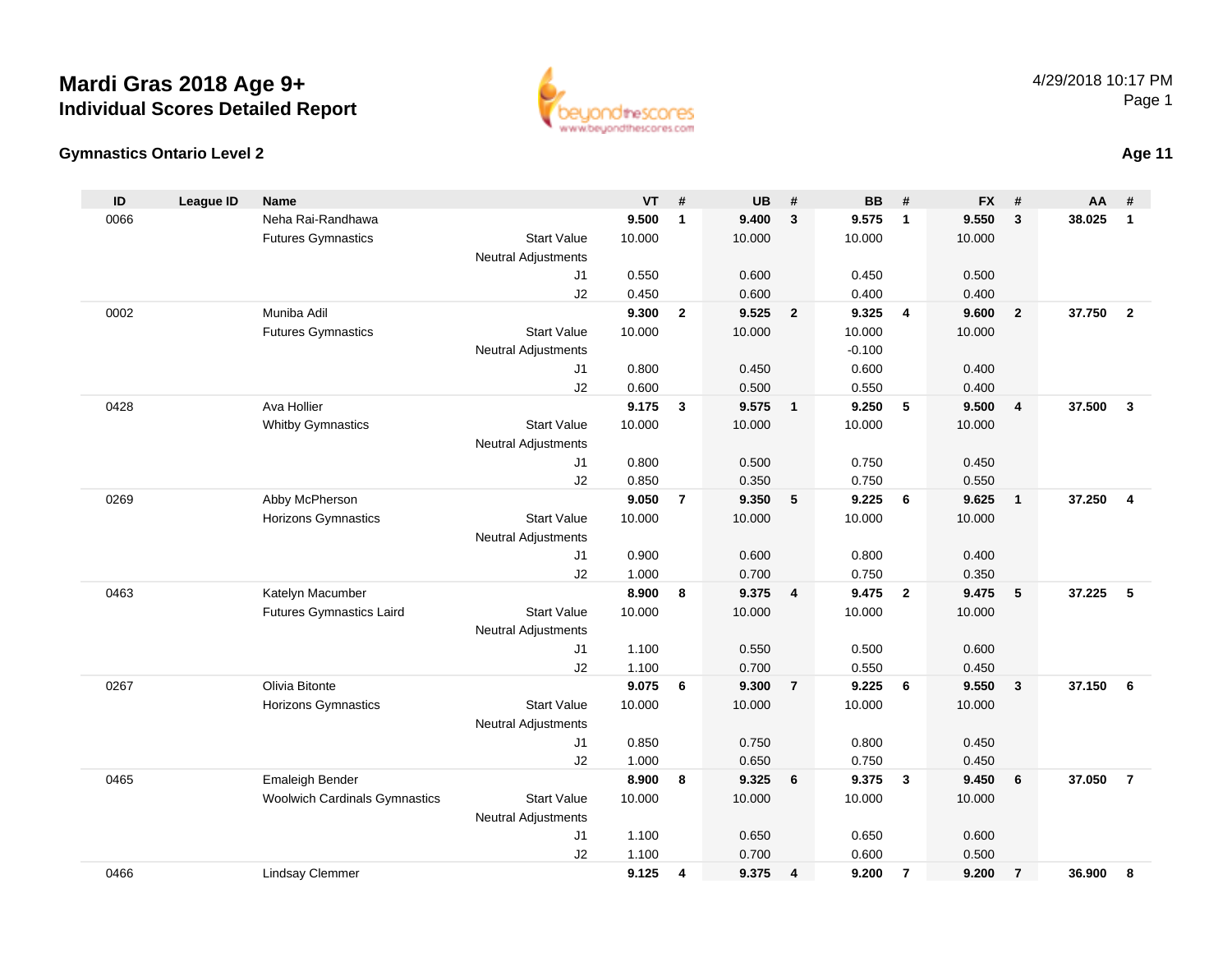

|                               | <b>Woolwich Cardinals Gymnastics</b> | <b>Start Value</b>         | 10.000 |    | 10.000  |    | 10.000   |    | 10.000 |            |           |    |
|-------------------------------|--------------------------------------|----------------------------|--------|----|---------|----|----------|----|--------|------------|-----------|----|
|                               |                                      | Neutral Adjustments        |        |    |         |    |          |    |        |            |           |    |
|                               |                                      | J1                         | 0.850  |    | 0.700   |    | 0.700    |    | 0.850  |            |           |    |
|                               |                                      | J <sub>2</sub>             | 0.900  |    | 0.550   |    | 0.900    |    | 0.750  |            |           |    |
| 0261                          | Sienna De Lio                        |                            | 9.100  | 5  | 8.700 8 |    | 9.175    | 8  | 9.100  | $_{\rm 8}$ | 36.075 9  |    |
|                               | Horizons Gymnastics                  | <b>Start Value</b>         | 10.000 |    | 10.000  |    | 10.000   |    | 10.000 |            |           |    |
|                               |                                      | Neutral Adjustments        |        |    |         |    |          |    |        |            |           |    |
|                               |                                      | J1                         | 0.900  |    | 1.400   |    | 0.950    |    | 0.950  |            |           |    |
|                               |                                      | J <sub>2</sub>             | 0.900  |    | 1.200   |    | 0.700    |    | 0.850  |            |           |    |
| 0304<br>Gymnastics<br>Ontario | Josea Lothian                        |                            | 8.300  | 9  | 7.900   | 9  | 9.150    | 9  | 9.075  | 9          | 34.425    | 10 |
|                               | Northumberland                       | <b>Start Value</b>         | 10.000 |    | 10.000  |    | 10.000   |    | 10.000 |            |           |    |
|                               |                                      | <b>Neutral Adjustments</b> |        |    |         |    | $-0.100$ |    |        |            |           |    |
|                               |                                      | J1                         | 1.700  |    | 2.000   |    | 0.700    |    | 0.950  |            |           |    |
|                               |                                      | J2                         | 1.700  |    | 2.200   |    | 0.800    |    | 0.900  |            |           |    |
| 0402                          | <b>Hailey Simms</b>                  |                            | 8.175  | 10 | 7.275   | 10 | 8.300    | 10 | 8.725  | 10         | 32.475 11 |    |
|                               | Petawawa Gymnastic's Club            | <b>Start Value</b>         | 10.000 |    | 10.000  |    | 10.000   |    | 10.000 |            |           |    |
|                               |                                      | <b>Neutral Adjustments</b> |        |    |         |    |          |    |        |            |           |    |
|                               |                                      | J1                         | 1.750  |    | 2.800   |    | 1.650    |    | 1.300  |            |           |    |
|                               |                                      | J2                         | 1.900  |    | 2.650   |    | 1.750    |    | 1.250  |            |           |    |
|                               |                                      |                            |        |    |         |    |          |    |        |            |           |    |

### **Gymnastics Ontario Level 2**

**Age 12/13**

| ID   | League ID | Name                            |                            | $VT$ #    |    | <b>UB</b> | - #                     | <b>BB</b> | #              | <b>FX</b> | -#             | $AA$ #   |                |
|------|-----------|---------------------------------|----------------------------|-----------|----|-----------|-------------------------|-----------|----------------|-----------|----------------|----------|----------------|
| 0090 |           | Tina Zekry                      |                            | 9.125     | 5  | 9.700     | $\overline{\mathbf{1}}$ | 9.525     | $\mathbf 1$    | 9.575     | 1              | 37.925   |                |
|      |           | <b>Futures Gymnastics</b>       | <b>Start Value</b>         | 10.000    |    | 10.000    |                         | 10.000    |                | 10.000    |                |          |                |
|      |           |                                 | <b>Neutral Adjustments</b> |           |    |           |                         |           |                |           |                |          |                |
|      |           |                                 | J1                         | 0.850     |    | 0.350     |                         | 0.450     |                | 0.400     |                |          |                |
|      |           |                                 | J2                         | 0.900     |    | 0.250     |                         | 0.500     |                | 0.450     |                |          |                |
| 0462 |           | Hanna Park                      |                            | 9.400     | -1 | 9.600     | $\overline{\mathbf{2}}$ | 9.375     | $\overline{2}$ | 8.825     | 6              | 37.200   | $\overline{2}$ |
|      |           | <b>Futures Gymnastics Laird</b> | <b>Start Value</b>         | 10.000    |    | 10.000    |                         | 10.000    |                | 10.000    |                |          |                |
|      |           |                                 | <b>Neutral Adjustments</b> |           |    |           |                         | $-0.100$  |                |           |                |          |                |
|      |           |                                 | J1                         | 0.550     |    | 0.400     |                         | 0.500     |                | 1.100     |                |          |                |
|      |           |                                 | J2                         | 0.650     |    | 0.400     |                         | 0.550     |                | 1.250     |                |          |                |
| 0142 |           | Isabella Llorens                |                            | $9.025$ 6 |    | 9.450 3   |                         | 8.925     | - 5            | 9.375     | $\overline{2}$ | 36.775 3 |                |
|      |           | Manjak's Gymnastics             | <b>Start Value</b>         | 10.000    |    | 10.000    |                         | 10.000    |                | 10.000    |                |          |                |
|      |           |                                 | <b>Neutral Adjustments</b> |           |    |           |                         |           |                |           |                |          |                |
|      |           |                                 | J1                         | 0.850     |    | 0.600     |                         | 1.050     |                | 0.700     |                |          |                |
|      |           |                                 | J2                         | 1.100     |    | 0.500     |                         | 1.100     |                | 0.550     |                |          |                |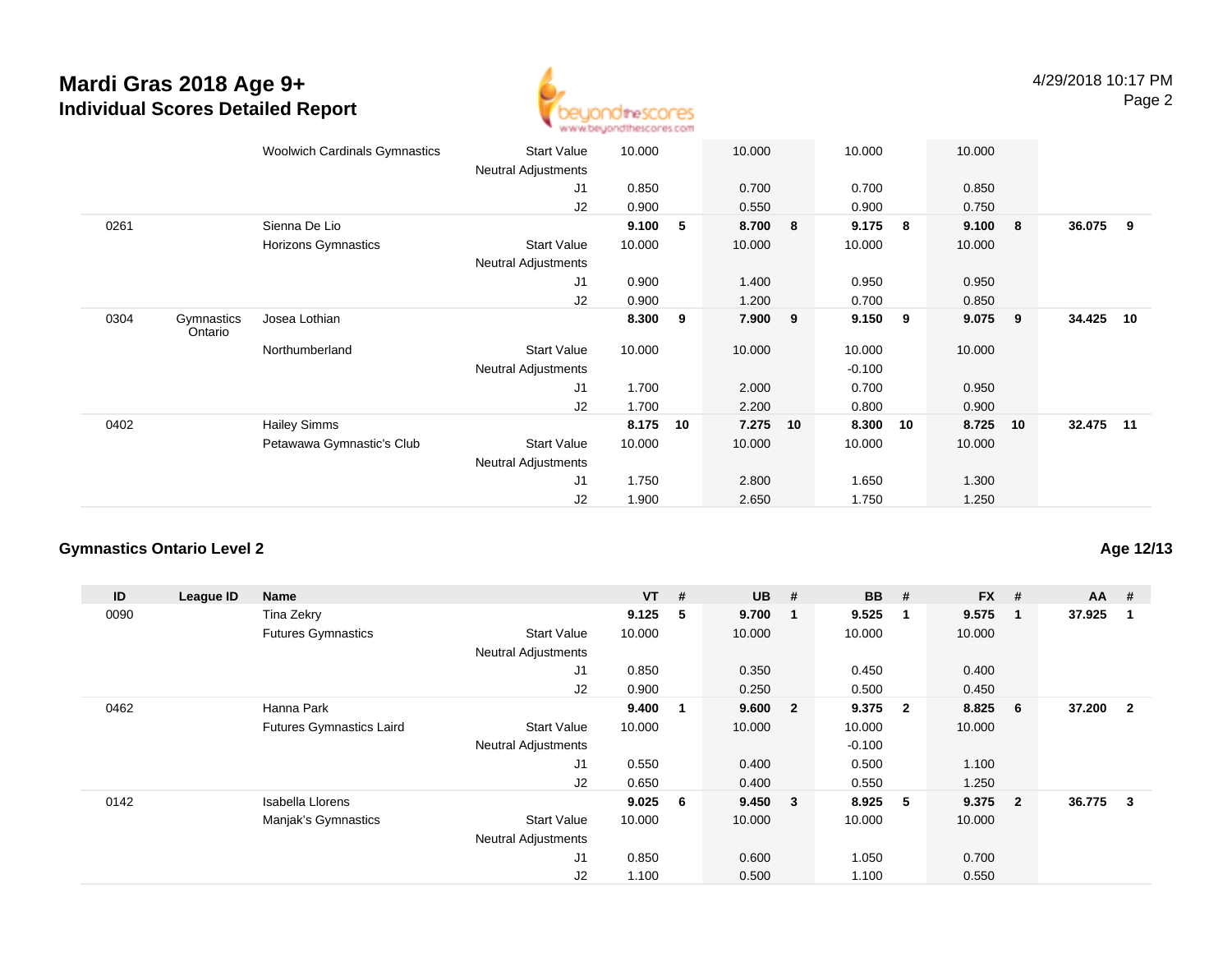

| 0139 | Sofia Brodar              |                            | 9.225  | $\overline{2}$ | 8.750  | 6                       | 9.300    | $\overline{\mathbf{3}}$ | 9.175  | $\overline{4}$  | 36.450 | -4             |
|------|---------------------------|----------------------------|--------|----------------|--------|-------------------------|----------|-------------------------|--------|-----------------|--------|----------------|
|      | Manjak's Gymnastics       | <b>Start Value</b>         | 10.000 |                | 10.000 |                         | 10.000   |                         | 10.000 |                 |        |                |
|      |                           | Neutral Adjustments        |        |                |        |                         |          |                         |        |                 |        |                |
|      |                           | J1                         | 0.750  |                | 1.300  |                         | 0.600    |                         | 0.900  |                 |        |                |
|      |                           | J2                         | 0.800  |                | 1.200  |                         | 0.800    |                         | 0.750  |                 |        |                |
| 0352 | Paige Sunstrum            |                            | 8.550  | 9              | 8.900  | $5\phantom{.0}$         | 9.300    | $\overline{\mathbf{3}}$ | 9.225  | $\mathbf{3}$    | 35.975 | -5             |
|      | <b>Bancroft Gems</b>      | <b>Start Value</b>         | 10.000 |                | 10.000 |                         | 10.000   |                         | 10.000 |                 |        |                |
|      |                           | <b>Neutral Adjustments</b> |        |                |        |                         |          |                         |        |                 |        |                |
|      |                           | J1                         | 1.500  |                | 1.200  |                         | 0.650    |                         | 0.800  |                 |        |                |
|      |                           | J2                         | 1.400  |                | 1.000  |                         | 0.750    |                         | 0.750  |                 |        |                |
| 0140 | <b>Riley McNeil</b>       |                            | 9.200  | $\mathbf{3}$   | 8.675  | $\overline{7}$          | 8.650    | $\overline{7}$          | 9.075  | $5\phantom{.0}$ | 35.600 | 6              |
|      | Manjak's Gymnastics       | <b>Start Value</b>         | 10.000 |                | 10.000 |                         | 10.000   |                         | 10.000 |                 |        |                |
|      |                           | Neutral Adjustments        |        |                |        |                         |          |                         |        |                 |        |                |
|      |                           | J1                         | 0.800  |                | 1.300  |                         | 1.350    |                         | 1.000  |                 |        |                |
|      |                           | J2                         | 0.800  |                | 1.350  |                         | 1.350    |                         | 0.850  |                 |        |                |
| 0393 | Cassidy Bouchard          |                            | 9.150  | 4              | 9.325  | $\overline{\mathbf{4}}$ | 8.800    | - 6                     | 8.225  | 10              | 35.500 | $\overline{7}$ |
|      | Petawawa Gymnastic's Club | <b>Start Value</b>         | 10.000 |                | 10.000 |                         | 10.000   |                         | 10.000 |                 |        |                |
|      |                           | Neutral Adjustments        |        |                |        |                         | $-0.100$ |                         |        |                 |        |                |
|      |                           | J1                         | 0.950  |                | 0.550  |                         | 1.050    |                         | 1.850  |                 |        |                |
|      |                           | J2                         | 0.750  |                | 0.800  |                         | 1.150    |                         | 1.700  |                 |        |                |
| 0396 | <b>Chloe Caines</b>       |                            | 9.125  | 5              | 8.650  | 8                       | 8.650    | $\overline{7}$          | 8.350  | 9               | 34.775 | 8              |
|      | Petawawa Gymnastic's Club | <b>Start Value</b>         | 10.000 |                | 10.000 |                         | 10.000   |                         | 10.000 |                 |        |                |
|      |                           | <b>Neutral Adjustments</b> |        |                |        |                         |          |                         |        |                 |        |                |
|      |                           | J1                         | 0.850  |                | 1.350  |                         | 1.300    |                         | 1.550  |                 |        |                |
|      |                           | J2                         | 0.900  |                | 1.350  |                         | 1.400    |                         | 1.750  |                 |        |                |
| 0404 | Aurora Tower              |                            | 8.650  | 8              | 8.900  | $5\phantom{.0}$         | 8.225    | 8                       | 8.800  | $\overline{7}$  | 34.575 | 9              |
|      | Petawawa Gymnastic's Club | <b>Start Value</b>         | 10.000 |                | 10.000 |                         | 10.000   |                         | 10.000 |                 |        |                |
|      |                           | <b>Neutral Adjustments</b> |        |                |        |                         |          |                         |        |                 |        |                |
|      |                           | J1                         | 1.300  |                | 1.050  |                         | 1.750    |                         | 1.100  |                 |        |                |
|      |                           | J2                         | 1.400  |                | 1.150  |                         | 1.800    |                         | 1.300  |                 |        |                |
| 0406 | Alayna White              |                            | 8.675  | $\overline{7}$ | 8.375  | 9                       | 8.950    | $\overline{4}$          | 8.525  | 8               | 34.525 | 10             |
|      | Petawawa Gymnastic's Club | <b>Start Value</b>         | 10.000 |                | 10.000 |                         | 10.000   |                         | 10.000 |                 |        |                |
|      |                           | <b>Neutral Adjustments</b> |        |                |        |                         | $-0.100$ |                         |        |                 |        |                |
|      |                           | J1                         | 1.250  |                | 1.600  |                         | 0.950    |                         | 1.500  |                 |        |                |
|      |                           | J2                         | 1.400  |                | 1.650  |                         | 0.950    |                         | 1.450  |                 |        |                |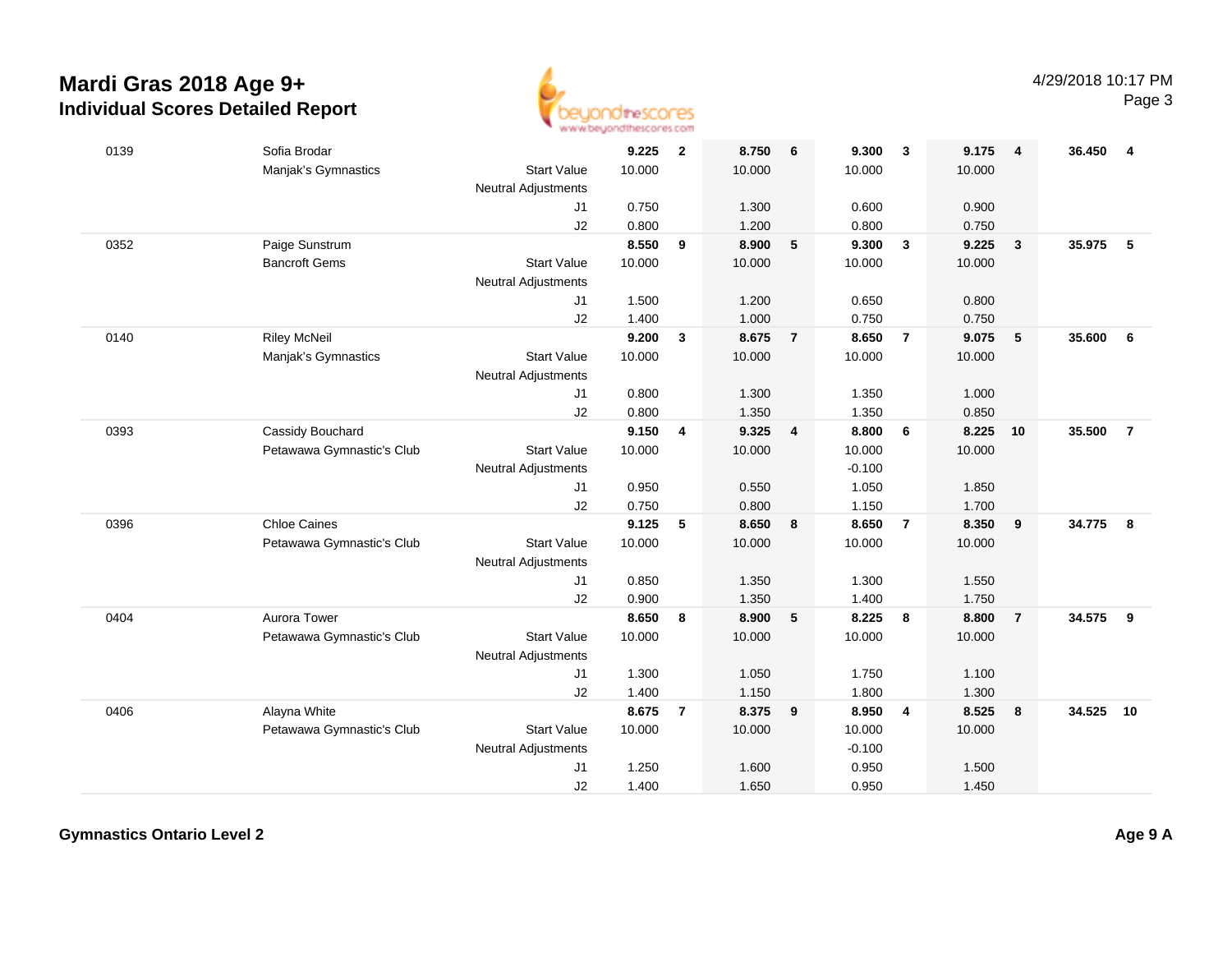

| ID   | <b>League ID</b>      | <b>Name</b>                        |                                  | <b>VT</b> | #              | <b>UB</b> | #                       | <b>BB</b>         | #              | <b>FX</b> | #                       | AA     | #                       |
|------|-----------------------|------------------------------------|----------------------------------|-----------|----------------|-----------|-------------------------|-------------------|----------------|-----------|-------------------------|--------|-------------------------|
| 0425 |                       | Isla Wynne                         |                                  | 9.250     | $\overline{2}$ | 9.475     | $\mathbf{1}$            | 9.350             | 4              | 9.275     | $\overline{4}$          | 37.350 | $\overline{1}$          |
|      |                       | <b>Whitby Gymnastics</b>           | <b>Start Value</b>               | 10.000    |                | 10.000    |                         | 10.000            |                | 10.000    |                         |        |                         |
|      |                       |                                    | <b>Neutral Adjustments</b>       |           |                |           |                         |                   |                |           |                         |        |                         |
|      |                       |                                    | J1                               | 0.700     |                | 0.450     |                         | 0.700             |                | 0.700     |                         |        |                         |
|      |                       |                                    | J2                               | 0.800     |                | 0.600     |                         | 0.600             |                | 0.750     |                         |        |                         |
| 0201 |                       | Ava Woltman                        |                                  | 8.850     | $\overline{7}$ | 9.450     | $\overline{2}$          | 9.325             | 5              | 9.700     | $\overline{1}$          | 37.325 | $\overline{\mathbf{2}}$ |
|      |                       | <b>Evolution Gymnastics Aurora</b> | <b>Start Value</b>               | 10.000    |                | 10.000    |                         | 10.000            |                | 10.000    |                         |        |                         |
|      |                       |                                    | <b>Neutral Adjustments</b>       |           |                |           |                         | $-0.100$          |                |           |                         |        |                         |
|      |                       |                                    | J1                               | 1.100     |                | 0.500     |                         | 0.500             |                | 0.300     |                         |        |                         |
|      |                       |                                    | J2                               | 1.200     |                | 0.600     |                         | 0.650             |                | 0.300     |                         |        |                         |
| 0318 | Gymnastics<br>Ontario | Isabella Roman                     |                                  | 9.200     | 3              | 8.900     | 6                       | 9.600             | $\mathbf{1}$   | 9.625     | $\overline{\mathbf{2}}$ | 37.325 | $\overline{\mathbf{2}}$ |
|      |                       | Richmond Hill Gymnastics Club      | <b>Start Value</b>               | 10.000    |                | 10.000    |                         | 10.000            |                | 10.000    |                         |        |                         |
|      |                       |                                    | <b>Neutral Adjustments</b>       |           |                |           |                         |                   |                |           |                         |        |                         |
|      |                       |                                    | J1                               | 0.800     |                | 0.950     |                         | 0.400             |                | 0.350     |                         |        |                         |
|      |                       |                                    | J2                               | 0.800     |                | 1.250     |                         | 0.400             |                | 0.400     |                         |        |                         |
| 0174 |                       | Chloe Lau                          |                                  | 9.150     | 4              | 9.125     | $\overline{\mathbf{4}}$ | 9.375             | 3              | 9.625     | $\overline{\mathbf{2}}$ | 37.275 | $\overline{\mathbf{3}}$ |
|      |                       | Discovery Gymnastics Club          | <b>Start Value</b>               | 10.000    |                | 10.000    |                         | 10.000            |                | 10.000    |                         |        |                         |
|      |                       |                                    | <b>Neutral Adjustments</b>       |           |                |           |                         |                   |                |           |                         |        |                         |
|      |                       |                                    | J1                               | 0.850     |                | 0.850     |                         | 0.650             |                | 0.350     |                         |        |                         |
|      |                       |                                    | J2                               | 0.850     |                | 0.900     |                         | 0.600             |                | 0.400     |                         |        |                         |
| 0459 |                       | Tia Jaaj                           |                                  | 8.900     | 6              | 9.325     | $\mathbf{3}$            | 9.500             | $\mathbf{2}$   | 9.250     | 5                       | 36.975 | $\overline{\mathbf{4}}$ |
|      |                       | <b>Futures Gymnastics Laird</b>    | <b>Start Value</b>               | 10.000    |                | 10.000    |                         | 10.000            |                | 10.000    |                         |        |                         |
|      |                       |                                    | <b>Neutral Adjustments</b>       |           |                |           |                         | $-0.100$          |                |           |                         |        |                         |
|      |                       |                                    | J1                               | 1.200     |                | 0.800     |                         | 0.400             |                | 0.700     |                         |        |                         |
|      |                       |                                    | J <sub>2</sub>                   | 1.000     |                | 0.550     |                         | 0.400             |                | 0.800     |                         |        |                         |
| 0426 |                       | Kennedy Bullock                    |                                  | 9.300     | $\mathbf{1}$   | 9.100     | 5                       | 8.950             | 6              | 9.425     | $\overline{\mathbf{3}}$ | 36.775 | $\sqrt{5}$              |
|      |                       | <b>Whitby Gymnastics</b>           | <b>Start Value</b>               | 10.000    |                | 10.000    |                         | 10.000            |                | 10.000    |                         |        |                         |
|      |                       |                                    | <b>Neutral Adjustments</b><br>J1 | 0.600     |                | 0.900     |                         | $-0.100$<br>1.000 |                | 0.550     |                         |        |                         |
|      |                       |                                    | J2                               | 0.800     |                | 0.900     |                         | 0.900             |                | 0.600     |                         |        |                         |
| 0477 | Gymnastics            | Hallie Fraser                      |                                  | 9.125     | 5              | 8.625     | $\overline{7}$          | 8.750             | $\overline{7}$ | 8.950     | 6                       | 35.450 | 6                       |
|      | Ontario               |                                    |                                  |           |                |           |                         |                   |                |           |                         |        |                         |
|      |                       | Northumberland                     | <b>Start Value</b>               | 10.000    |                | 10.000    |                         | 10.000            |                | 10.000    |                         |        |                         |
|      |                       |                                    | <b>Neutral Adjustments</b>       |           |                |           |                         | $-0.100$          |                |           |                         |        |                         |
|      |                       |                                    | J <sub>1</sub>                   | 0.750     |                | 1.350     |                         | 1.200             |                | 1.000     |                         |        |                         |
|      |                       |                                    | J2                               | 1.000     |                | 1.400     |                         | 1.100             |                | 1.100     |                         |        |                         |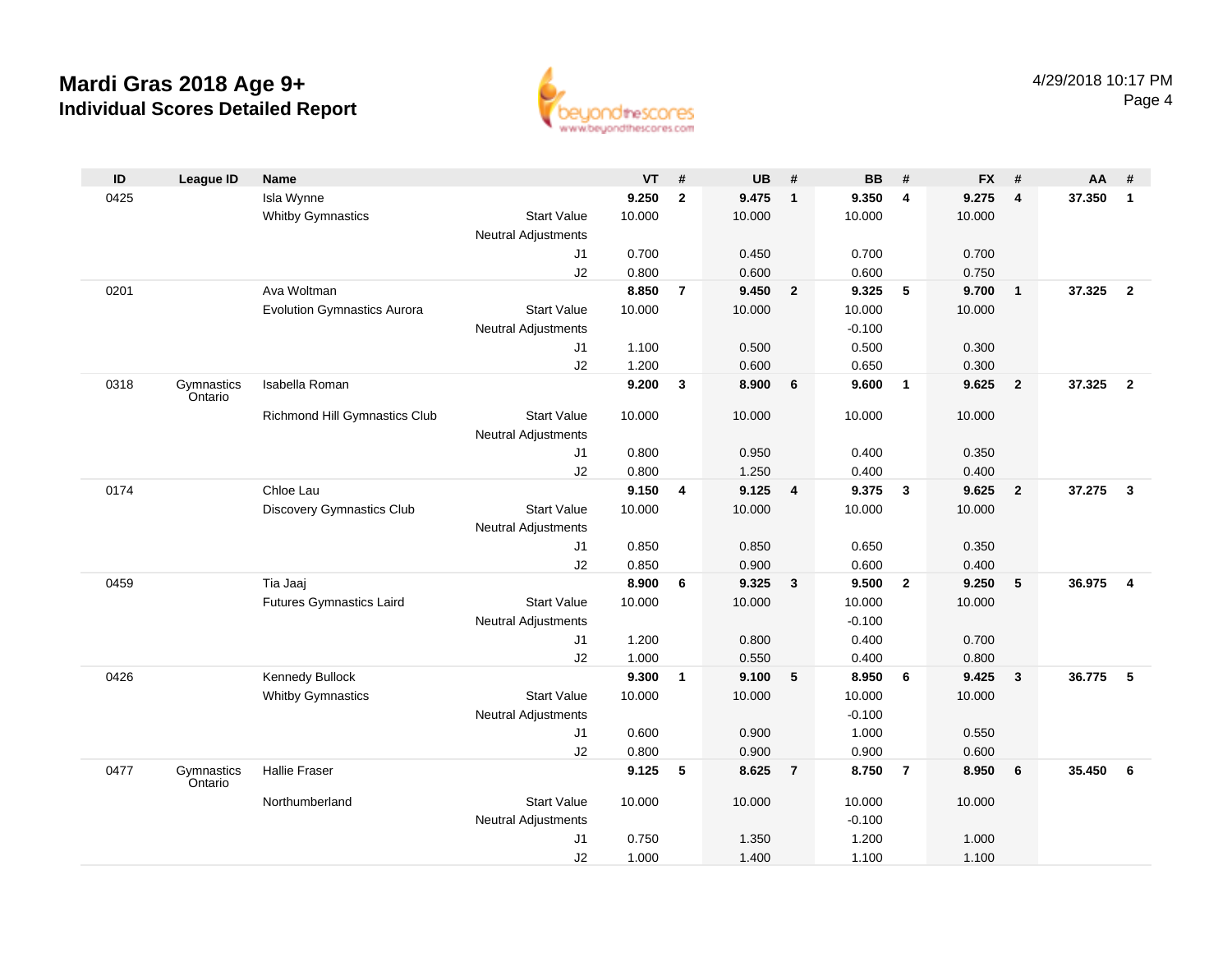

### **Gymnastics Ontario Level 2**

| ID   | <b>League ID</b>      | <b>Name</b>                     |                            | <b>VT</b>      | #              | <b>UB</b>      | #                       | <b>BB</b>      | #                       | <b>FX</b>      | #                       | <b>AA</b> | #              |
|------|-----------------------|---------------------------------|----------------------------|----------------|----------------|----------------|-------------------------|----------------|-------------------------|----------------|-------------------------|-----------|----------------|
| 0022 |                       | Kyanah Coutain                  |                            | 9.350          | $\mathbf{1}$   | 9.450          | $\overline{2}$          | 9.600          | $\overline{2}$          | 9.550          | $\mathbf{1}$            | 37.950    | 1              |
|      |                       | <b>Futures Gymnastics</b>       | <b>Start Value</b>         | 10.000         |                | 10.000         |                         | 10.000         |                         | 10.000         |                         |           |                |
|      |                       |                                 | <b>Neutral Adjustments</b> |                |                |                |                         |                |                         |                |                         |           |                |
|      |                       |                                 | J1                         | 0.700          |                | 0.500          |                         | 0.450          |                         | 0.400          |                         |           |                |
|      |                       |                                 | J2                         | 0.600          |                | 0.600          |                         | 0.350          |                         | 0.500          |                         |           |                |
| 0085 |                       | Unnathi Varma                   |                            | 9.100          | $\overline{2}$ | 9.300          | $\mathbf{3}$            | 9.625          | $\overline{1}$          | 9.450          | $\overline{\mathbf{3}}$ | 37.475    | $\overline{2}$ |
|      |                       | <b>Futures Gymnastics</b>       | <b>Start Value</b>         | 10.000         |                | 10.000         |                         | 10.000         |                         | 10.000         |                         |           |                |
|      |                       |                                 | <b>Neutral Adjustments</b> |                |                |                |                         |                |                         |                |                         |           |                |
|      |                       |                                 | J <sub>1</sub>             | 0.800          |                | 0.650          |                         | 0.400          |                         | 0.600          |                         |           |                |
|      |                       |                                 | J2                         | 1.000          |                | 0.750          |                         | 0.350          |                         | 0.500          |                         |           |                |
| 0460 |                       | <b>Grace Sandstrom</b>          |                            | 9.050          | $\mathbf{3}$   | 9.600          | $\overline{\mathbf{1}}$ | 9.250          | $\overline{\mathbf{4}}$ | 9.425          | $\overline{4}$          | 37.325    | $\mathbf{3}$   |
|      |                       | <b>Futures Gymnastics Laird</b> | <b>Start Value</b>         | 10.000         |                | 10.000         |                         | 10.000         |                         | 10.000         |                         |           |                |
|      |                       |                                 | <b>Neutral Adjustments</b> |                |                |                |                         | $-0.100$       |                         |                |                         |           |                |
|      |                       |                                 | J1                         | 0.900          |                | 0.400          |                         | 0.700          |                         | 0.600          |                         |           |                |
| 0319 |                       | Mikayla Singh                   | J2                         | 1.000<br>8.700 | 5              | 0.400<br>9.050 | $\overline{4}$          | 0.600<br>9.525 | $\overline{\mathbf{3}}$ | 0.550<br>9.550 | $\mathbf{1}$            | 36.825    | $\overline{4}$ |
|      |                       | Richmond Hill Gymnastics Club   | <b>Start Value</b>         | 10.000         |                | 10.000         |                         | 10.000         |                         | 10.000         |                         |           |                |
|      |                       |                                 | <b>Neutral Adjustments</b> |                |                |                |                         |                |                         |                |                         |           |                |
|      |                       |                                 | J1                         | 1.300          |                | 0.900          |                         | 0.550          |                         | 0.500          |                         |           |                |
|      |                       |                                 | J2                         | 1.300          |                | 1.000          |                         | 0.400          |                         | 0.400          |                         |           |                |
| 0268 |                       | Aleesia De Lio                  |                            | 8.925          | $\overline{4}$ | 8.675          | 6                       | 9.075          | 6                       | 9.475          | $\overline{2}$          | 36.150    | 5              |
|      |                       | <b>Horizons Gymnastics</b>      | <b>Start Value</b>         | 10.000         |                | 10.000         |                         | 10.000         |                         | 10.000         |                         |           |                |
|      |                       |                                 | <b>Neutral Adjustments</b> |                |                |                |                         |                |                         |                |                         |           |                |
|      |                       |                                 | J <sub>1</sub>             | 1.050          |                | 1.250          |                         | 0.950          |                         | 0.600          |                         |           |                |
|      |                       |                                 | J2                         | 1.100          |                | 1.400          |                         | 0.900          |                         | 0.450          |                         |           |                |
| 0262 |                       | <b>Keiko Potter</b>             |                            | 8.400          | 6              | 7.875          | - 8                     | 9.125          | 5                       | 9.250          | 5                       | 34.650    | 6              |
|      |                       | Horizons Gymnastics             | <b>Start Value</b>         | 10.000         |                | 10.000         |                         | 10.000         |                         | 10.000         |                         |           |                |
|      |                       |                                 | <b>Neutral Adjustments</b> |                |                |                |                         |                |                         |                |                         |           |                |
|      |                       |                                 | J1                         | 1.700          |                | 2.050          |                         | 0.850          |                         | 0.800          |                         |           |                |
|      |                       |                                 | J2                         | 1.500          |                | 2.200          |                         | 0.900          |                         | 0.700          |                         |           |                |
| 0298 | Gymnastics<br>Ontario | Dominique Steppacher            |                            | 8.700          | 5              | 8.750          | 5                       | 8.525          | $\overline{7}$          | 8.650          | $\overline{7}$          | 34.625    | $\overline{7}$ |
|      |                       | Northumberland                  | <b>Start Value</b>         | 10.000         |                | 10.000         |                         | 10.000         |                         | 10.000         |                         |           |                |
|      |                       |                                 | <b>Neutral Adjustments</b> |                |                |                |                         | $-0.100$       |                         |                |                         |           |                |
|      |                       |                                 | J1                         | 1.250          |                | 1.150          |                         | 1.400          |                         | 1.300          |                         |           |                |

## **Age 9 B**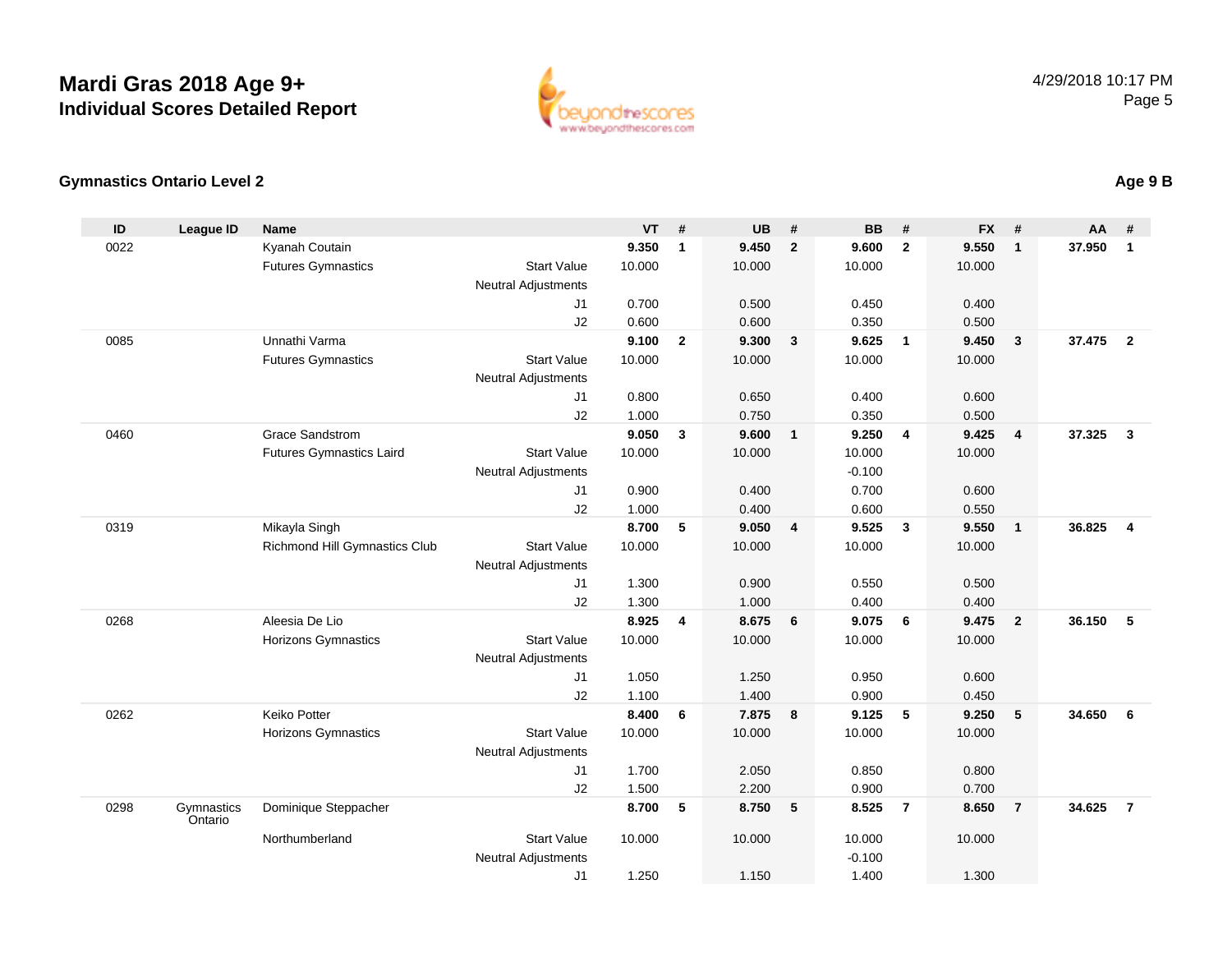

4/29/2018 10:17 PMPage 6

|      |                           | J <sub>2</sub>             | .350         | 1.350  | 1.350              | 1.400        |             |
|------|---------------------------|----------------------------|--------------|--------|--------------------|--------------|-------------|
| 0397 | Zayna Durocher            |                            | 8.400<br>- 6 | 8.100  | 8.475<br>$\bullet$ | 8.750<br>- 6 | 33.725<br>8 |
|      | Petawawa Gymnastic's Club | <b>Start Value</b>         | 10.000       | 10.000 | 10.000             | 10.000       |             |
|      |                           | <b>Neutral Adjustments</b> |              |        | $-0.100$           |              |             |
|      |                           | J1                         | .600         | 1.850  | 1.550              | 1.150        |             |
|      |                           | J2                         | .600         | 1.950  | 1.300              | 1.350        |             |

### **Gymnastics Ontario Level 2**

| ID   | <b>League ID</b>      | <b>Name</b>                   |                            | <b>VT</b>    | #                        | <b>UB</b> | #                        | <b>BB</b>    | #                        | <b>FX</b>    | #              | <b>AA</b> | #                        |
|------|-----------------------|-------------------------------|----------------------------|--------------|--------------------------|-----------|--------------------------|--------------|--------------------------|--------------|----------------|-----------|--------------------------|
| 0476 |                       | Ella Walsh                    |                            | <b>X.XXX</b> | $\overline{\phantom{a}}$ | X.XXX     | $\overline{\phantom{a}}$ | <b>X.XXX</b> | $\overline{\phantom{a}}$ | <b>X.XXX</b> | --             | 0.000     | $\overline{\phantom{a}}$ |
| 0316 |                       | Frances Castanela             |                            | 8.900        | 5                        | 9.625     | $\overline{1}$           | 9.550        | $\overline{1}$           | 9.450        | $\overline{2}$ | 37.525    | $\mathbf{1}$             |
|      |                       | Richmond Hill Gymnastics Club | <b>Start Value</b>         | 10.000       |                          | 10.000    |                          | 10.000       |                          | 10.000       |                |           |                          |
|      |                       |                               | <b>Neutral Adjustments</b> |              |                          |           |                          |              |                          |              |                |           |                          |
|      |                       |                               | J1                         | 1.050        |                          | 0.400     |                          | 0.450        |                          | 0.550        |                |           |                          |
|      |                       |                               | J2                         | 1.150        |                          | 0.350     |                          | 0.450        |                          | 0.550        |                |           |                          |
| 0302 | Gymnastics<br>Ontario | Aurora Jakab                  |                            | 9.400        | $\mathbf{1}$             | 9.125     | $\overline{\mathbf{4}}$  | 9.225        | 4                        | 9.550        | $\overline{1}$ | 37.300    | $\overline{2}$           |
|      |                       | Northumberland                | <b>Start Value</b>         | 10.000       |                          | 10.000    |                          | 10.000       |                          | 10.000       |                |           |                          |
|      |                       |                               | <b>Neutral Adjustments</b> |              |                          |           |                          | $-0.100$     |                          |              |                |           |                          |
|      |                       |                               | J1                         | 0.600        |                          | 0.750     |                          | 0.750        |                          | 0.400        |                |           |                          |
|      |                       |                               | J2                         | 0.600        |                          | 1.000     |                          | 0.600        |                          | 0.500        |                |           |                          |
| 0264 |                       | Stephanie Alaimo              |                            | 9.200        | 3                        | 9.450     | $\overline{\mathbf{2}}$  | 9.250        | 3                        | 9.075        | $\overline{7}$ | 36.975    | $\mathbf{3}$             |
|      |                       | <b>Horizons Gymnastics</b>    | <b>Start Value</b>         | 10.000       |                          | 10.000    |                          | 10.000       |                          | 10.000       |                |           |                          |
|      |                       |                               | <b>Neutral Adjustments</b> |              |                          |           |                          |              |                          |              |                |           |                          |
|      |                       |                               | J1                         | 0.800        |                          | 0.450     |                          | 0.700        |                          | 1.000        |                |           |                          |
|      |                       |                               | J2                         | 0.800        |                          | 0.650     |                          | 0.800        |                          | 0.850        |                |           |                          |
| 0067 |                       | Jaya Ramirez                  |                            | 8.650        | 8                        | 9.350     | $\mathbf{3}$             | 9.400        | $\overline{2}$           | 9.325        | $\overline{4}$ | 36.725    | $\overline{4}$           |
|      |                       | <b>Futures Gymnastics</b>     | <b>Start Value</b>         | 10.000       |                          | 10.000    |                          | 10.000       |                          | 10.000       |                |           |                          |
|      |                       |                               | <b>Neutral Adjustments</b> |              |                          |           |                          |              |                          |              |                |           |                          |
|      |                       |                               | J1                         | 1.250        |                          | 0.500     |                          | 0.600        |                          | 0.600        |                |           |                          |
|      |                       |                               | J2                         | 1.450        |                          | 0.800     |                          | 0.600        |                          | 0.750        |                |           |                          |
| 0034 |                       | Jasmine Fernandes             |                            | 9.175        | 4                        | 8.800     | $\overline{7}$           | 9.125        | 5                        | 9.150        | 6              | 36.250    | 5                        |
|      |                       | <b>Futures Gymnastics</b>     | <b>Start Value</b>         | 10.000       |                          | 10.000    |                          | 10.000       |                          | 10.000       |                |           |                          |
|      |                       |                               | Neutral Adjustments        |              |                          |           |                          |              |                          |              |                |           |                          |
|      |                       |                               | J1                         | 0.750        |                          | 1.200     |                          | 0.800        |                          | 0.900        |                |           |                          |
|      |                       |                               | J2                         | 0.900        |                          | 1.200     |                          | 0.950        |                          | 0.800        |                |           |                          |
| 0147 |                       | <b>Taylor Diardichuk</b>      |                            | 8.775        | 6                        | 8.975     | 5                        | 9.050        | 6                        | 9.250        | 5              | 36.050    | 6                        |
|      |                       | Manjak's Gymnastics           | <b>Start Value</b>         | 10.000       |                          | 10.000    |                          | 10.000       |                          | 10.000       |                |           |                          |

**Age 10 A**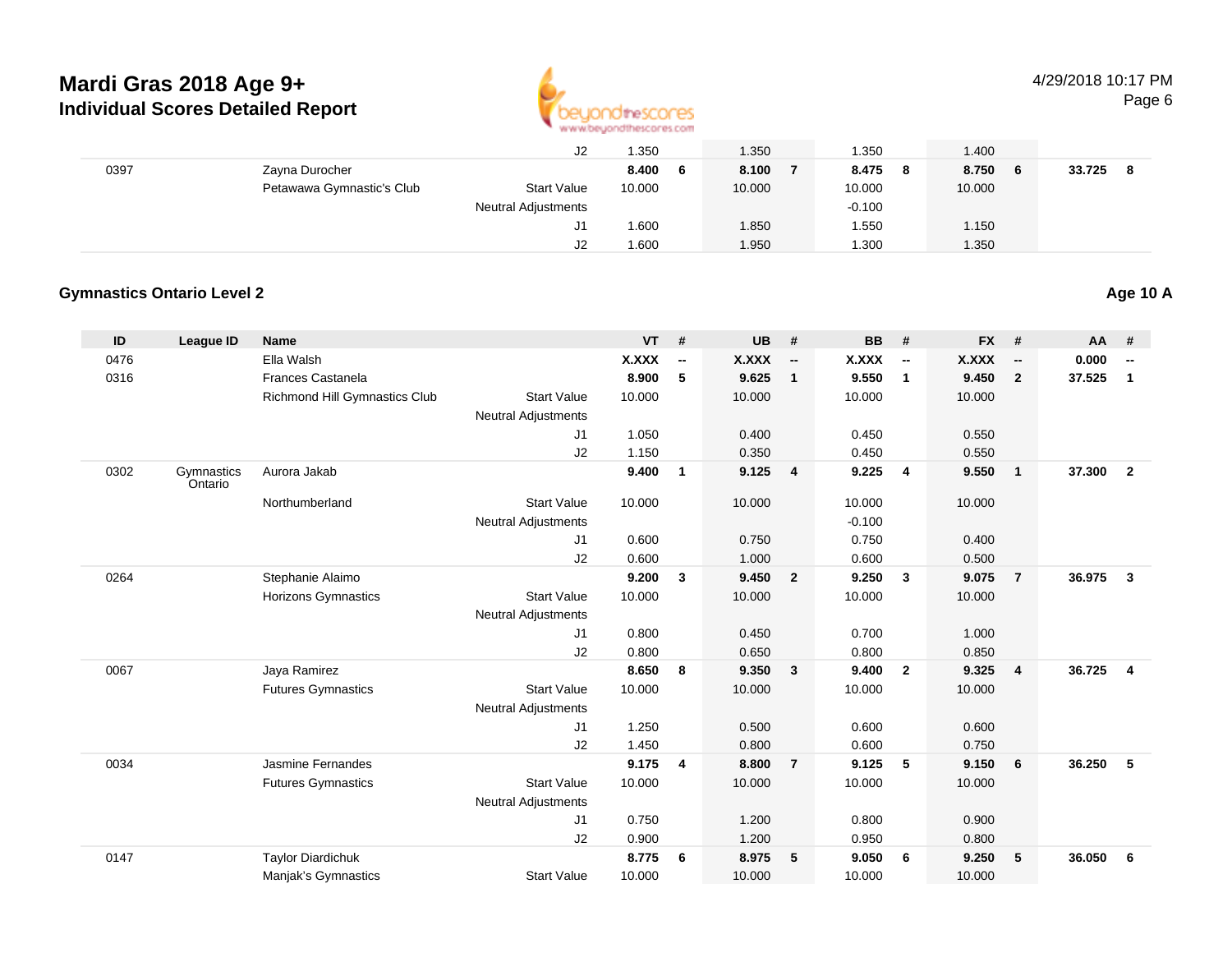

|      |                       |                                 | <b>Neutral Adjustments</b> |        |                |         |   | $-0.100$ |                |        |                         |        |                |
|------|-----------------------|---------------------------------|----------------------------|--------|----------------|---------|---|----------|----------------|--------|-------------------------|--------|----------------|
|      |                       |                                 | J <sub>1</sub>             | 1.150  |                | 1.000   |   | 0.850    |                | 0.700  |                         |        |                |
|      |                       |                                 | J <sub>2</sub>             | 1.300  |                | 1.050   |   | 0.850    |                | 0.800  |                         |        |                |
| 0458 |                       | Ali Sparling                    |                            | 8.750  | $\overline{7}$ | 8.775   | 8 | 9.050    | 6              | 9.375  | $\overline{\mathbf{3}}$ | 35.950 | $\overline{7}$ |
|      |                       | <b>Futures Gymnastics Laird</b> | <b>Start Value</b>         | 10.000 |                | 10.000  |   | 10.000   |                | 10.000 |                         |        |                |
|      |                       |                                 | <b>Neutral Adjustments</b> |        |                |         |   | $-0.100$ |                |        |                         |        |                |
|      |                       |                                 | J1                         | 1.200  |                | 1.150   |   | 0.800    |                | 0.600  |                         |        |                |
|      |                       |                                 | J2                         | 1.300  |                | 1.300   |   | 0.900    |                | 0.650  |                         |        |                |
| 0314 | Gymnastics<br>Ontario | Brooklyn Highfield              |                            | 8.650  | 8              | 8.925 6 |   | 8.875    | $\overline{7}$ | 9.050  | $\bf{8}$                | 35.500 | - 8            |
|      |                       | Northumberland                  | <b>Start Value</b>         | 10.000 |                | 10.000  |   | 10.000   |                | 10.000 |                         |        |                |
|      |                       |                                 | <b>Neutral Adjustments</b> |        |                |         |   | $-0.100$ |                |        |                         |        |                |
|      |                       |                                 | J <sub>1</sub>             | 1.450  |                | 1.150   |   | 1.050    |                | 1.000  |                         |        |                |
|      |                       |                                 | J2                         | 1.250  |                | 1.000   |   | 1.000    |                | 0.900  |                         |        |                |
| 0299 | Gymnastics<br>Ontario | <b>Braylee Wilson</b>           |                            | 9.225  | $\mathbf{2}$   | 8.550 9 |   | 8.625    | 8              | 8.825  | - 9                     | 35.225 | -9             |
|      |                       | Northumberland                  | <b>Start Value</b>         | 10.000 |                | 10.000  |   | 10.000   |                | 10.000 |                         |        |                |
|      |                       |                                 | <b>Neutral Adjustments</b> |        |                |         |   | $-0.100$ |                |        |                         |        |                |
|      |                       |                                 | J <sub>1</sub>             | 0.750  |                | 1.350   |   | 1.300    |                | 1.200  |                         |        |                |
|      |                       |                                 | J2                         | 0.800  |                | 1.550   |   | 1.250    |                | 1.150  |                         |        |                |

### **Gymnastics Ontario Level 2**

**Age 10 B**

| ID   | League ID             | Name                               |                            | $VT$ # |                | <b>UB</b> | - #                     | <b>BB</b> | #  | <b>FX</b> | #                       | $AA$ # |                |
|------|-----------------------|------------------------------------|----------------------------|--------|----------------|-----------|-------------------------|-----------|----|-----------|-------------------------|--------|----------------|
| 0315 | Gymnastics<br>Ontario | Ela Yurtdas                        |                            | 8.825  | 8              | 9.575     | $\blacksquare$          | 9.400     | -1 | 9.600     |                         | 37.400 | -1             |
|      |                       | Richmond Hill Gymnastics Club      | <b>Start Value</b>         | 10.000 |                | 10.000    |                         | 10.000    |    | 10.000    |                         |        |                |
|      |                       |                                    | <b>Neutral Adjustments</b> |        |                |           |                         |           |    |           |                         |        |                |
|      |                       |                                    | J <sub>1</sub>             | 1.050  |                | 0.350     |                         | 0.650     |    | 0.400     |                         |        |                |
|      |                       |                                    | J <sub>2</sub>             | 1.300  |                | 0.500     |                         | 0.550     |    | 0.400     |                         |        |                |
| 0300 | Gymnastics<br>Ontario | Gabriela Prince                    |                            | 9.500  |                | 9.150     | $-5$                    | 9.025     | 3  | 9.375     | $\overline{2}$          | 37.050 | $\overline{2}$ |
|      |                       | Northumberland                     | <b>Start Value</b>         | 10.000 |                | 10.000    |                         | 10.000    |    | 10.000    |                         |        |                |
|      |                       |                                    | <b>Neutral Adjustments</b> |        |                |           |                         | $-0.100$  |    |           |                         |        |                |
|      |                       |                                    | J1                         | 0.450  |                | 0.700     |                         | 0.900     |    | 0.650     |                         |        |                |
|      |                       |                                    | J2                         | 0.550  |                | 1.000     |                         | 0.850     |    | 0.600     |                         |        |                |
| 0199 |                       | DiAnna De Nicola                   |                            | 9.425  | $\overline{2}$ | 9.375     | $\overline{\mathbf{3}}$ | 8.900     | 6  | 9.125     | $\overline{\mathbf{4}}$ | 36.825 | 3              |
|      |                       | <b>Evolution Gymnastics Aurora</b> | <b>Start Value</b>         | 10.000 |                | 10.000    |                         | 10.000    |    | 10.000    |                         |        |                |
|      |                       |                                    | <b>Neutral Adjustments</b> |        |                |           |                         |           |    |           |                         |        |                |
|      |                       |                                    | J1                         | 0.650  |                | 0.650     |                         | 1.150     |    | 0.800     |                         |        |                |